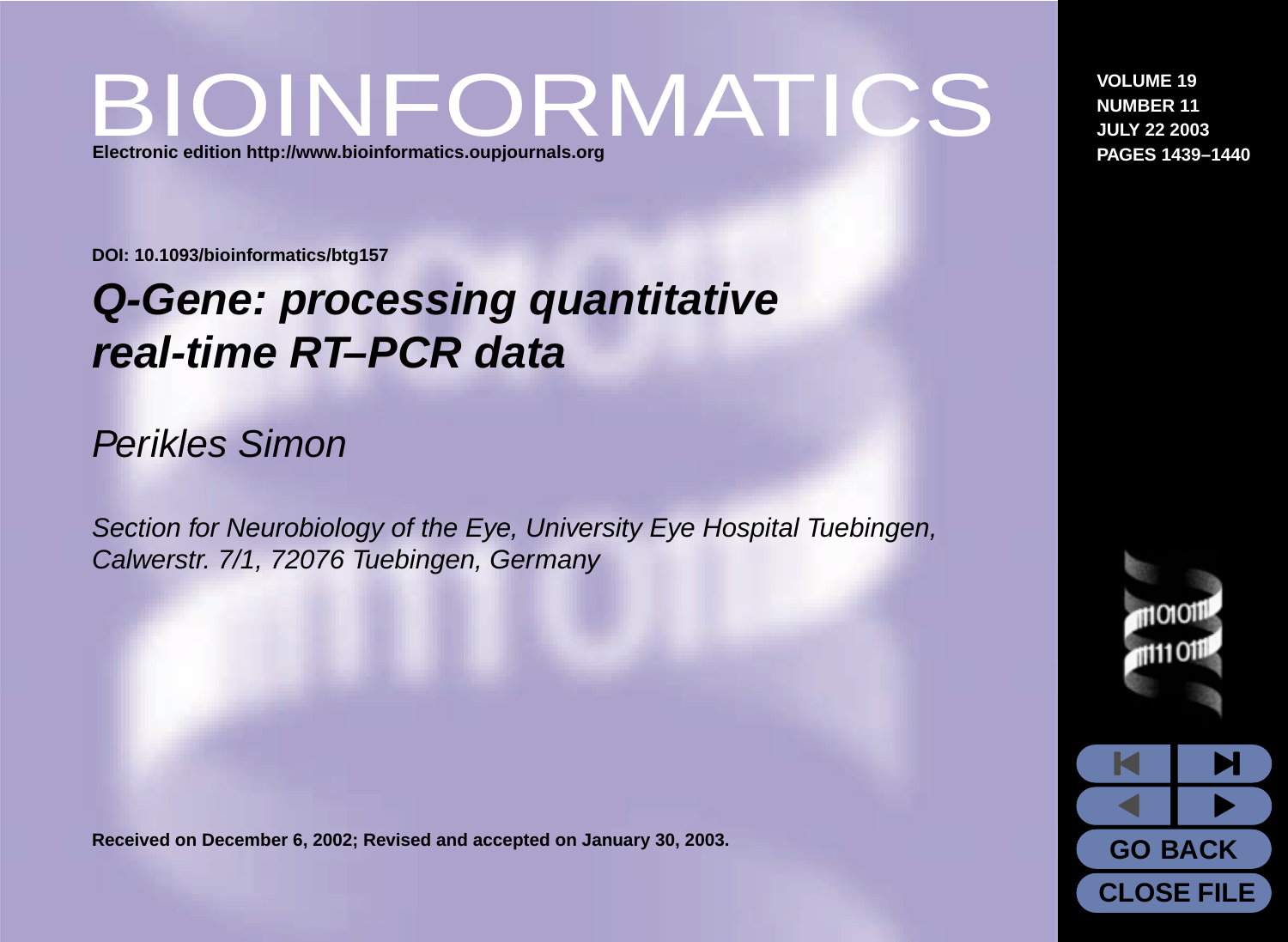### <span id="page-1-0"></span>**Abstract**

*Summary: Q-Gene is an application for the processing of quantitative real-time RT–PCR data. It offers the user the possibility to freely choose between two principally different procedures to calculate normalized gene expressions as either means of Normalized Expressions or Mean Normalized Expressions. In this contribution it will be shown that the calculation of Mean Normalized Expressions has to be used for processing simplex PCR data, while multiplex PCR data should preferably be processed by calculating Normalized Expressions. The two procedures, which are currently in widespread use and regarded as more or less equivalent alternatives, should therefore specifically be applied according to the quantification procedure used.*

*Availability: Web access to this program is provided at [http://www.](http://www.biotechniques.com/softlib/qgene.html) [biotechniques.com/softlib/qgene.html](http://www.biotechniques.com/softlib/qgene.html)*

*Contact: [perikles@uni-tuebingen.de](mailto:perikles@uni-tuebingen.de)*

**Abstract [Acknowledgements](#page-7-0) [References](#page-8-0)**

> **K M**  $\overline{\bullet}$

**GO BACK CLOSE FILE**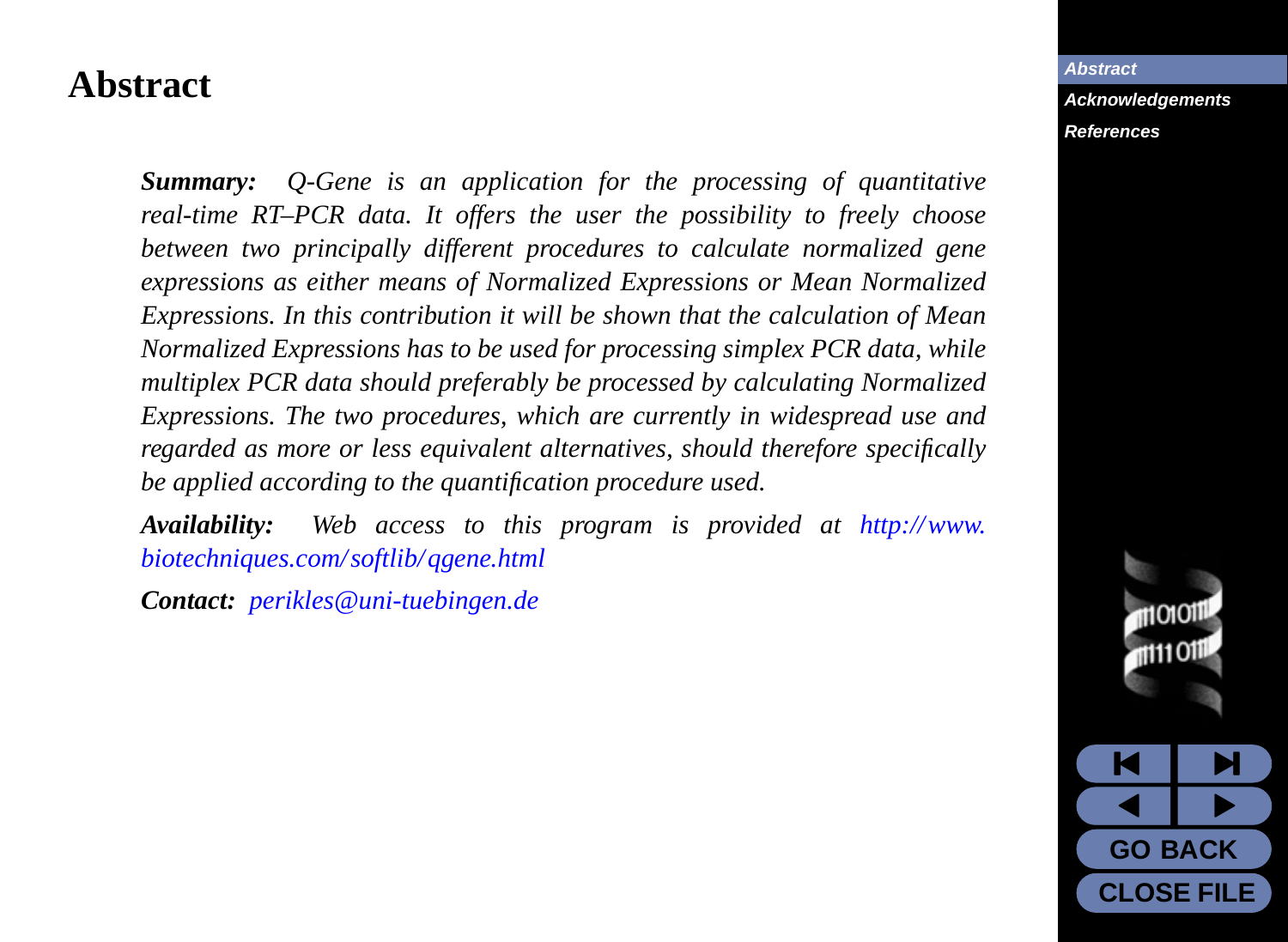Quantification of RNA levels using real-time RT–PCR has considerable potential for a variety of biomedical applications ([Walker](#page-8-0), [2002\)](#page-8-0). In principle this method allows for online monitoring of the increase of amplicons generated by PCR and offers a possibility to determine the relative starting concentrations of different RNAs. Typically, the expression level of a target gene is normalized to the expression level of a reference or, for absolute quantification, to a standard of known copy number [\(Pfaffl](#page-8-0) *et al.*, [2002](#page-8-0); Vu *[et al.](#page-8-0)*, [2000](#page-8-0)). This process of normalization usually takes the different efficiencies of PCR amplification for the target  $(E<sub>target</sub>)$  and the reference  $(E<sub>reference</sub>)$  into consideration and transforms the logarithmic scaled raw data unit Cycle Threshold (CT) into the linear unit of normalized expressions.

Since marginal differences in the procedural course of a PCR lead to noticeable changes in results, repetitions of the same probes are used to determine the variability of real-time PCR procedures. One of the major hurdles of the new technology is the evaluation and the mathematical and statistical analysis of data, especially since this issue is still a matter of debate ([Bustin](#page-8-0), [2002\)](#page-8-0).

Currently two different data processing procedures are used, which transform means of raw data CT values and the related standard errors (SEs) into means of normalized expression levels and their respective SEs. Both of these procedures are provided by the software package *Q-Gene* and regarded as equivalent alternatives [\(Muller](#page-8-0) *et al.*, [2002\)](#page-8-0). In the current analysis major differences between both procedures will be addressed.

#### **[Abstract](#page-1-0)**

**[Acknowledgements](#page-7-0) [References](#page-8-0)**

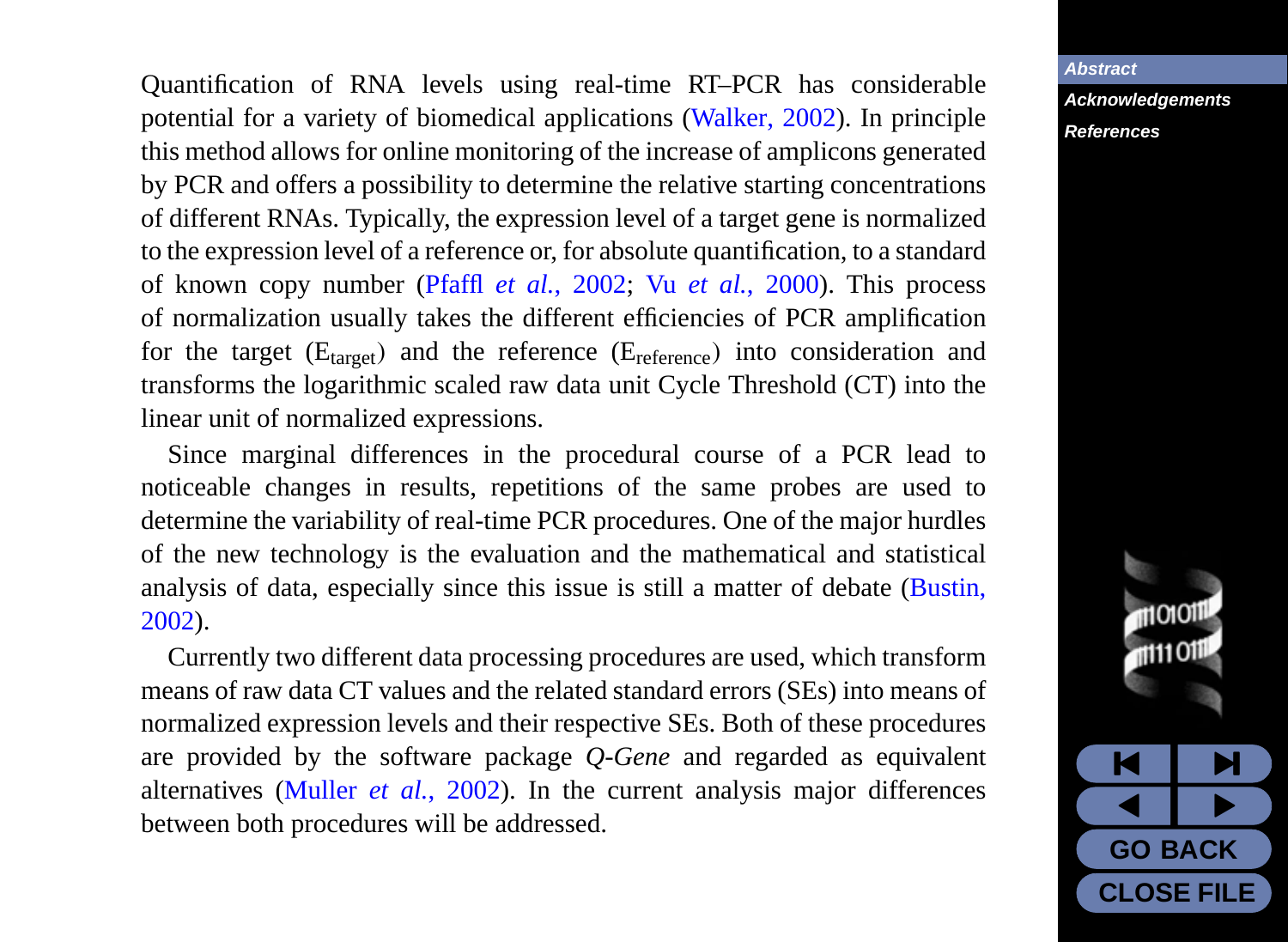<span id="page-3-0"></span>The first procedure calculates in a series with *n* repetitions 'Normalized Expressions (NEs)' according to Equation (1) by *n* pairwise comparisons of a  $CT_{reference}$  with a  $CT_{target}$  of the same series. Afterwards a mean and an SE for a repetition series are calculated using the NEs of this series.

$$
NE = \frac{(E_{reference})^{CT_{reference}}}{(E_{target})^{CT_{target}}}
$$
 (1)

The second procedure calculates means and SE for the references (CTreference, mean and SECTreference,mean) as well as for the targets (CTtarget,mean and SECTtarget,mean) and determines a Mean Normalized Expression (MNE) according to Equation (2) subsequently.

$$
MNE = \frac{(E_{reference})^{\text{CTreference, mean}}}{(E_{target})^{\text{CTtarget, mean}}}
$$
(2)

By applying the differential equation of Gauss for error propagation the SE for this MNE ( $SE_{MNE}$ ) is calculated according to Equation 3.

$$
SE_{MNE} = MNE \cdot ((ln(E_{target}) \cdot SE_{CTtarget, mean})^{2} + (ln(E_{reference}) \cdot SE_{CTreference, mean})^{2})^{\frac{1}{2}}
$$
(3)

[Table 1](#page-5-0) shows a fictitious example of a triplicate of a reference compared to a triplicate of a target gene, in which the data were processed by *Q-Gene* calculating NEs and  $SE<sub>NE</sub>$ , or MNEs and  $SE<sub>MNE</sub>$ . It is first of all assumed that



**[Abstract](#page-1-0) [Acknowledgements](#page-7-0) [References](#page-8-0)**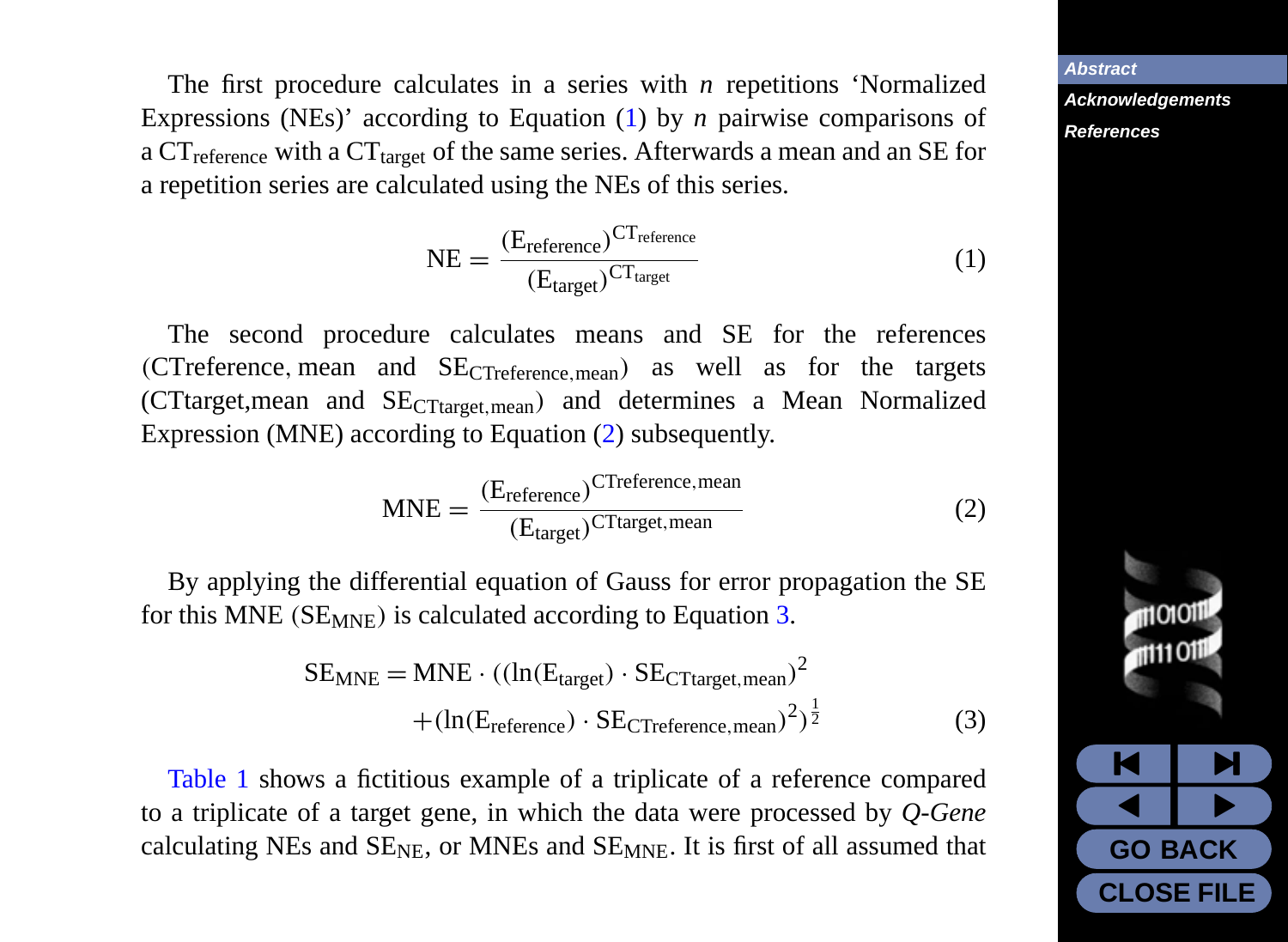raw data were obtained by performing a simplex real-time RT–PCR, where the CTs of three repetitions for the reference and three for the target were determined in six independent wells. For Case 1 and 2  $E_{\text{target}}$  and  $E_{\text{reference}}$  were 2.0 and 1.9 and for Case 3 they were 1.9 both.

Case 1 illustrates, that due to the transformation of the raw data the relative SE (SE%) increases from a level below 1% for reference and target to 15.24% for  $SE_{NE}$  and 11.35% for  $SE_{MNE}$ . Additionally the mean of NEs (2.61E–02) and MNEs (2.55E−02) differ by 2.3%. In Case 2 only the order of two reference values was switched. It becomes evident that a simple rearrangement of the raw data decreases the  $SE<sub>NE</sub>$ , while the  $SE<sub>MNE</sub>$  does not change. Moreover, if both efficiencies are set to 1.9 as in the third case, the  $SE<sub>NE</sub>$  reaches zero. Again the SE<sub>MNE</sub> changes only oupscreenly, due to the manipulation of E<sub>control</sub>.

The presented analysis shows that the value of  $SE_{NE}$  scatters rather according to the selection of target and reference values, which are compared to each other, than reflecting the scattering of raw data. Therefore it has to be concluded, that the calculation of NE and  $SE_{NE}$  is an inappropriate way of processing simplex quantitative real-time RT–PCR data. The calculation of MNE and  $SE_{MNE}$ , is therefore proposed for simplex PCR data processing.

In multiplex PCR, however, the analysis calculating NE and  $SE_{NE}$  is useful, since CTs of target and internal standard are measured in the same well directly. Therefore, the links of data in pair-wise comparison of internal standard and target are well defined by the starting conditions of the experiment. It remains to be studied whether this difference contributes to a higher sensitivity of the

**[Abstract](#page-1-0) [Acknowledgements](#page-7-0)**

#### **[References](#page-8-0)**

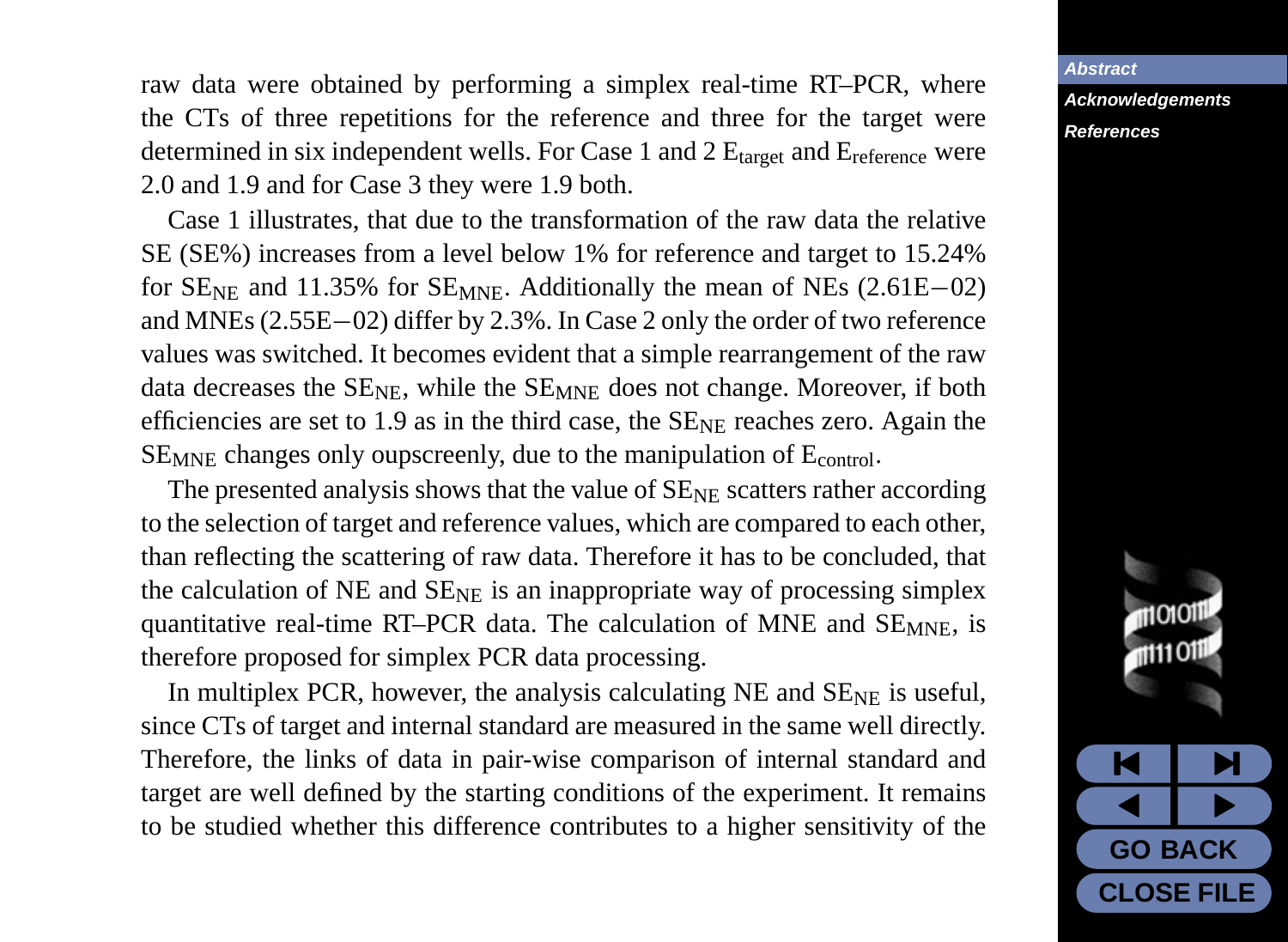**[Abstract](#page-1-0)**

**[Acknowledgements](#page-7-0) [References](#page-8-0)**

> M I M  $\overline{\bullet}$

1101011  $\blacksquare$ 111011

**GO BACK CLOSE FILE**

<span id="page-5-0"></span>**Table 1.** Comparison of the calculation of normalized expressions with mean normalized gene expressions for three cases

|                                                          |       | CT target CT reference | Normalized    | Mean normalized                  |
|----------------------------------------------------------|-------|------------------------|---------------|----------------------------------|
|                                                          | gene  | gene                   |               | expression (NE) expression (MNE) |
| Case 1 ( $E_{\text{target}} \neq E_{\text{reference}}$ ) |       |                        |               |                                  |
| Repetition 1                                             | 24.60 | 17.10                  | $1.95E - 021$ |                                  |
| Repetition 2                                             | 24.50 | 17.40                  | $2.56E - 02$  |                                  |
| <b>Repetition 3</b>                                      | 24.20 | 17.50                  | $3.33E - 02$  |                                  |
| Mean                                                     | 24.43 | 17.33                  | $2.61E - 02$  | $2.55E - 022$                    |
| <b>SE</b>                                                | 0.12  | 0.12                   | $3.98E - 03$  | $2.90E - 034$                    |
| SE%                                                      | 0.49  | 0.69                   | 15.24         | 11.35                            |
| Case 2 ( $E_{target} \neq E_{reference}$ )               |       |                        |               |                                  |
| Repetition 1                                             | 24.60 | 17.50                  | $2.57E - 02$  |                                  |
| <b>Repetition 2</b>                                      | 24.50 | 17.40                  | $2.56E - 02$  |                                  |
| Repetition 3                                             | 24.20 | 17.10                  | $2.52E - 02$  |                                  |
| Mean                                                     | 24.43 | 17.33                  | $2.55E - 02$  | $2.55E - 02$                     |
| <b>SE</b>                                                | 0.12  | 0.12                   | $1.57E - 04$  | $2.90E - 03$                     |
| SE%                                                      | 0.49  | 0.69                   | 0.62          | 11.35                            |
| Case 3 ( $E_{\text{target}} = E_{\text{reference}}$ )    |       |                        |               |                                  |
| <b>Repetition 1</b>                                      | 24.60 | 17.50                  | $1.05E - 02$  |                                  |
| Repetition 2                                             | 24.50 | 17.40                  | $1.05E - 02$  |                                  |
| <b>Repetition 3</b>                                      | 24.20 | 17.10                  | $1.05E - 02$  |                                  |
| Mean                                                     | 24.43 | 17.33                  | $1.05E - 02$  | $1.05E - 02$                     |
| SЕ                                                       | 0.12  | 0.12                   | $\Omega$      | $1.14E - 03$                     |
| SE%                                                      | 0.49  | 0.69                   | $\bf{0}$      | 10.91                            |

<sup>1</sup>,2 and 3Values were calculated according to the respective Equations [\(1](#page-3-0)), ([2\)](#page-3-0) and ([3\)](#page-3-0).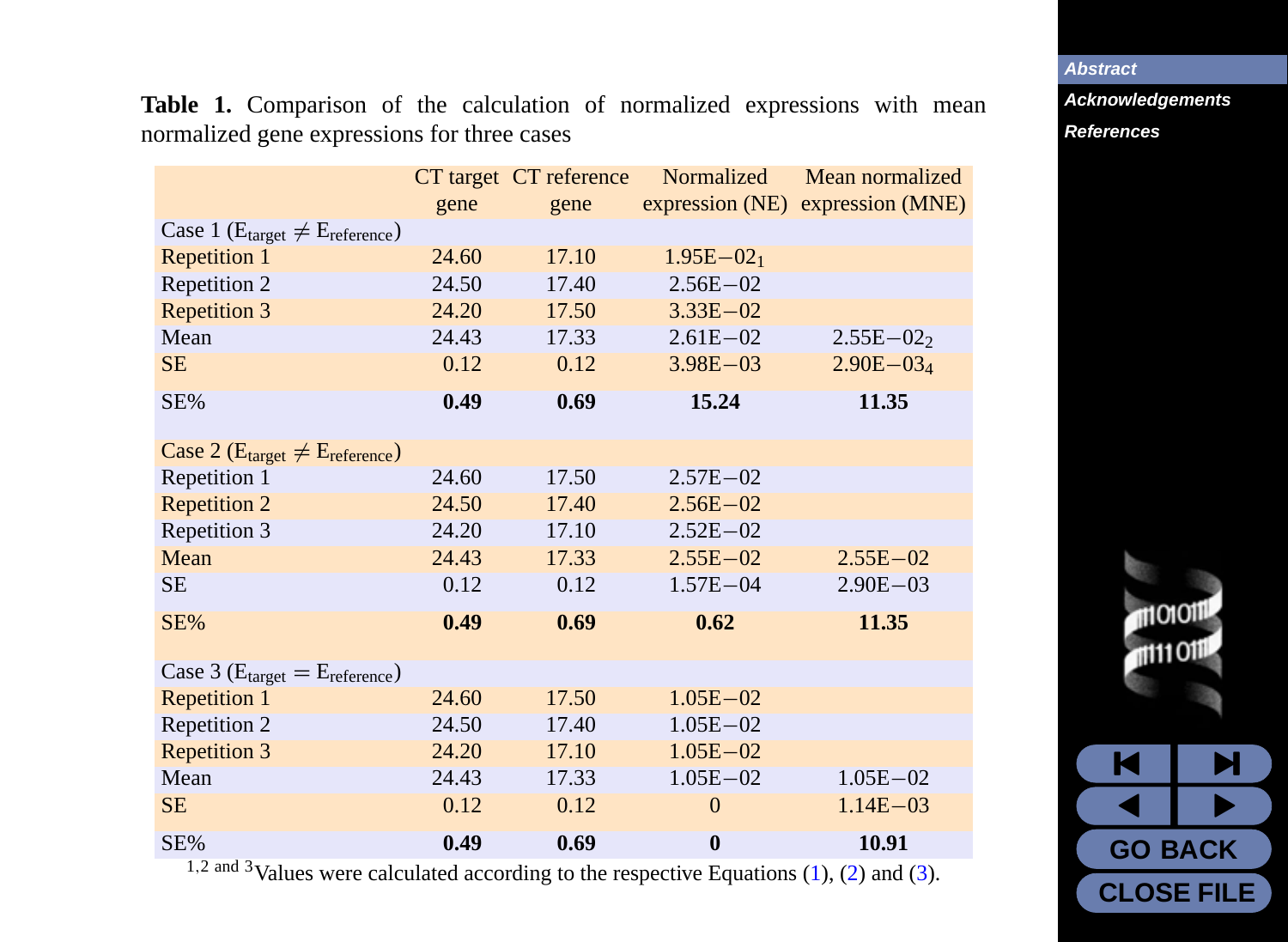multiplex approach. It is hoped that these findings will further alleviate data processing for quantitative real-time PCR users and will be considered for determining the upper limits of sensitivity of different procedures.

**[Abstract](#page-1-0)**

**[Acknowledgements](#page-7-0) [References](#page-8-0)**



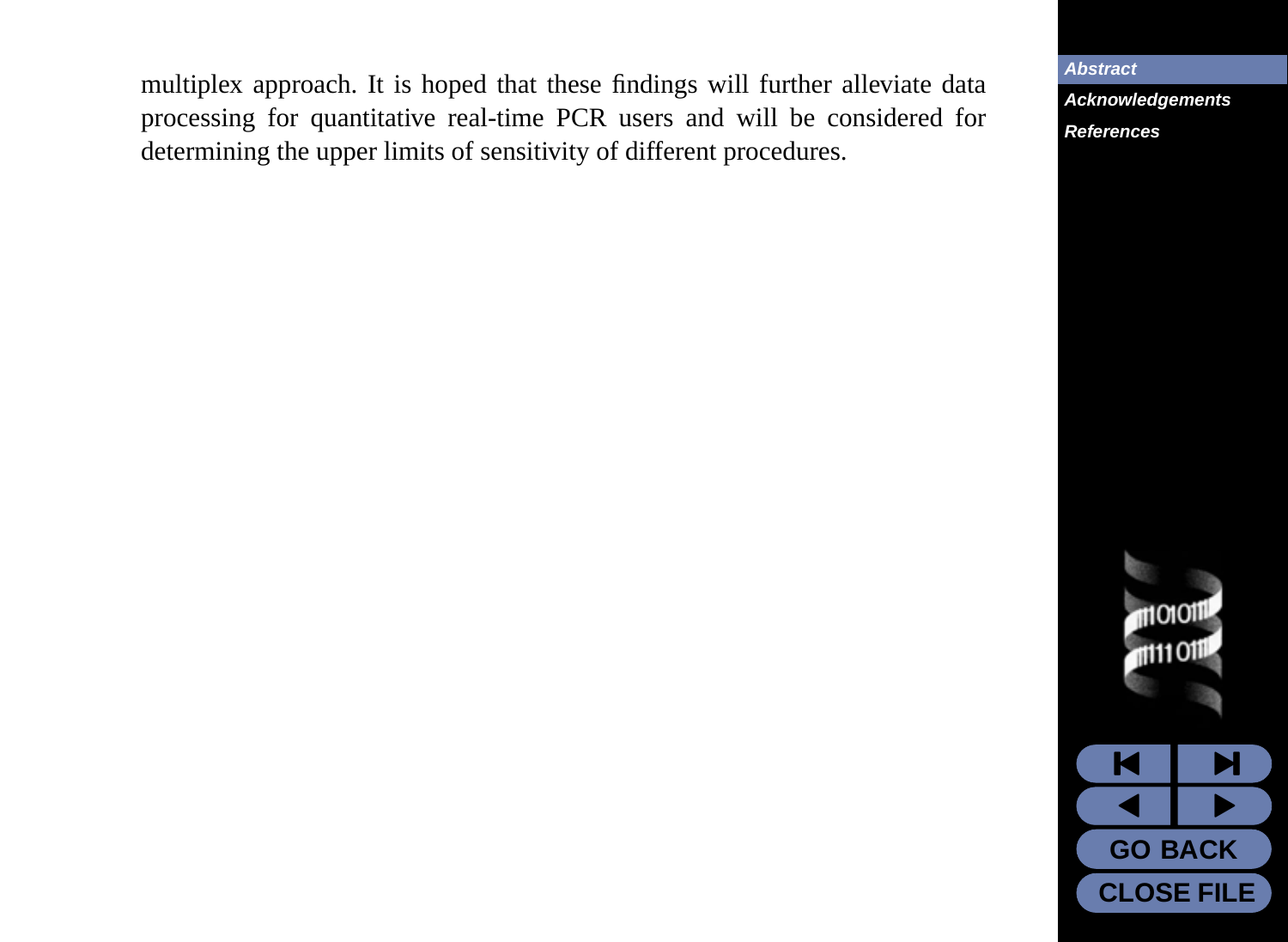## <span id="page-7-0"></span>**Acknowledgements**

I would like to thank Frank Schaeffel for critically reading the manuscript.

#### **[Abstract](#page-1-0)**

**Acknowledgements**

**[References](#page-8-0)**